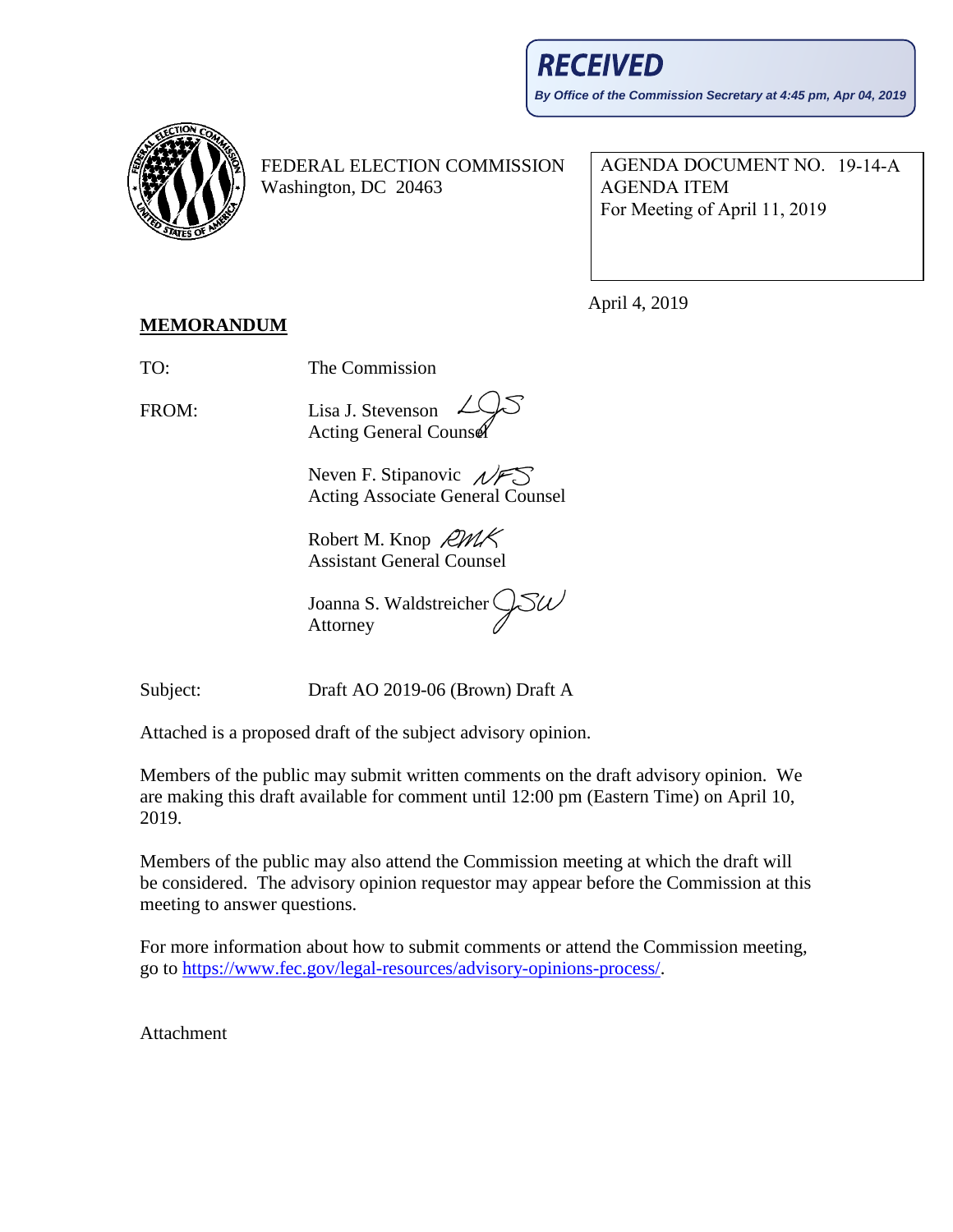| $\mathbf{1}$<br>$\overline{c}$ | <b>ADVISORY OPINION 2019-06</b>                                                                                                                         |
|--------------------------------|---------------------------------------------------------------------------------------------------------------------------------------------------------|
| 3<br>$\overline{4}$<br>5<br>6  | Ms. Jessica F. Johnson, Esq.<br>Mr. Jason Torchinsky, Esq.<br><b>DRAFT</b><br>Holtzman Vogel Josefiak Torchinsky PLLC<br>45 North Hill Drive, Suite 100 |
| $\tau$<br>8                    | Warrenton, VA 20186                                                                                                                                     |
| 9                              | Dear Ms. Johnson and Mr. Torchinsky:                                                                                                                    |
| 10                             | We are responding to your advisory opinion request on behalf of Leigh Brown                                                                             |
| 11                             | regarding the application of the Federal Election Campaign Act, 52 U.S.C. §§ 30101-45                                                                   |
| 12                             | (the "Act"), and Commission regulations to proposed radio advertisements that would air                                                                 |
| 13                             | within 30 days of an upcoming special primary election. The Commission concludes that                                                                   |
| 14                             | the existing versions of the proposed advertisements will constitute electioneering                                                                     |
| 15                             | communications when aired during the upcoming pre-primary period and do not qualify                                                                     |
| 16                             | for an exemption, while the proposed alternate versions of the advertisements would not                                                                 |
| 17                             | constitute electioneering communications.                                                                                                               |
| 18                             | <b>Background</b>                                                                                                                                       |
| 19                             | The facts presented in this advisory opinion are based on your letter received on                                                                       |
| 20                             | March 22, 2019.                                                                                                                                         |
| 21                             | Leigh Brown is a candidate in the upcoming special election in North Carolina's                                                                         |
| 22                             | Ninth Congressional District, to be held on May 14, 2019. Advisory Opinion Request at                                                                   |
| 23                             | AOR001. Brown is also the President and CEO of Leigh Brown & Associates, a for-                                                                         |
| 24                             | profit business entity that provides real estate agent services in the Charlotte area, and is                                                           |
| 25                             | incorporated in North Carolina under the name Mallard Creek Properties, Inc. Id.                                                                        |
| 26                             | Leigh Brown $\&$ Associates has been airing radio ads promoting its business for                                                                        |
| 27                             | the past 13 years. Id. The ads are a core component of the company's marketing efforts,                                                                 |
|                                |                                                                                                                                                         |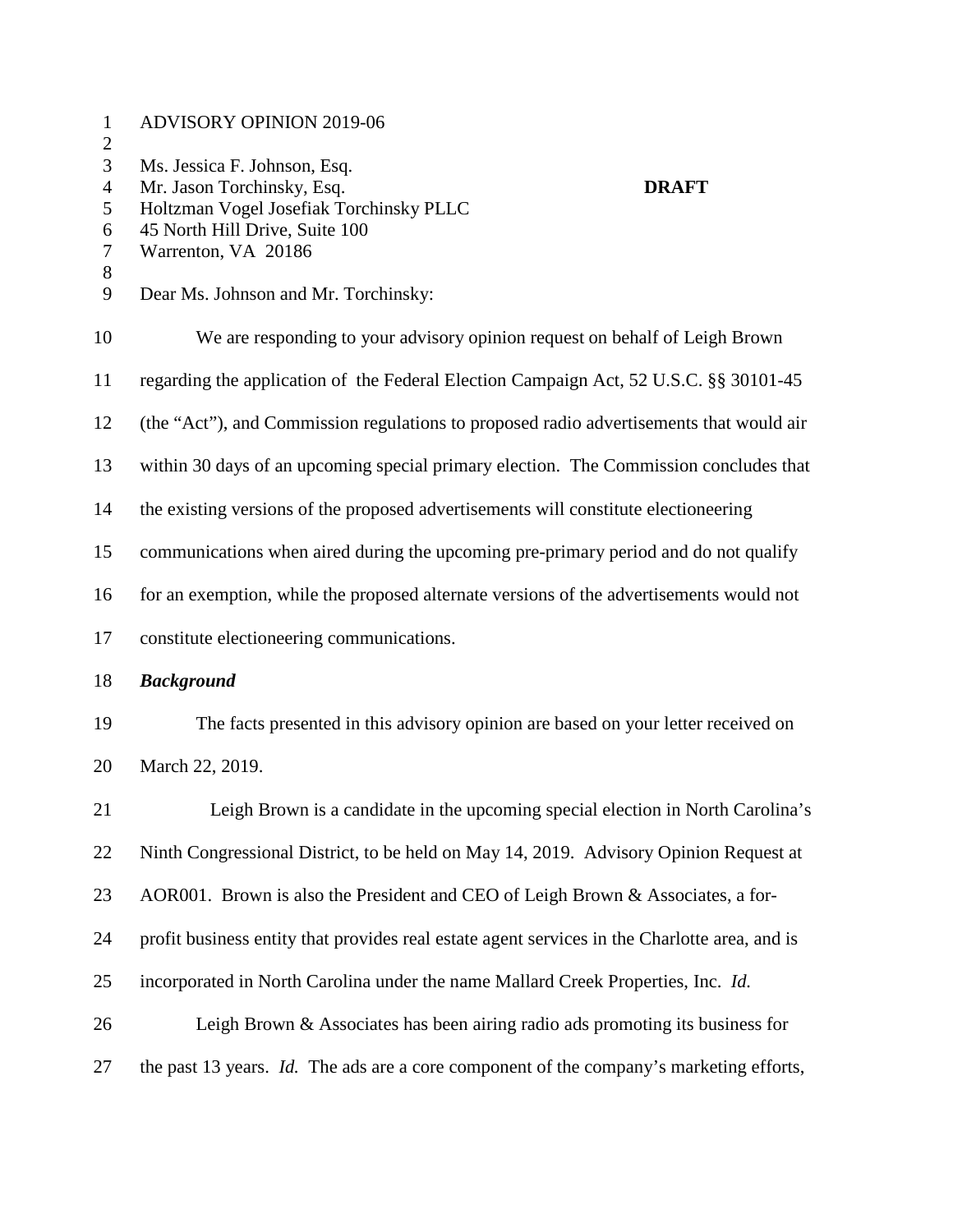| $\mathbf{1}$   | and at least 10% of Brown's annual commission revenue can be attributed to clients                                                                                       |
|----------------|--------------------------------------------------------------------------------------------------------------------------------------------------------------------------|
| $\overline{2}$ | generated by the radio advertising. AOR002. The company currently has an annual                                                                                          |
| 3              | contract with WBT, a commercial radio station serving the Charlotte area, to air                                                                                         |
| $\overline{4}$ | advertisements for the calendar year 2019. AOR001. Leigh Brown & Associates entered                                                                                      |
| 5              | this contract with Entercom Charlotte WBT AM/FM in December 2018. Id.                                                                                                    |
| 6              | Brown develops the content of the ads herself and records two ads at a time at                                                                                           |
| $\tau$         | WBT's facilities. AOR002. The specific content of the ads has varied over the years, but                                                                                 |
| $8\phantom{1}$ | they generally follow a similar template, featuring discussion of a real estate issue                                                                                    |
| $\mathbf{9}$   | relevant to the Charlotte real estate market and the number of houses Brown's team sells,                                                                                |
| 10             | and they consistently include two closing slogans: "I'm interviewing for a job I want                                                                                    |
| 11             | to be your realtor" and "There is a difference when you call Leigh Brown." Id. Brown                                                                                     |
| 12             | has recorded two ads that began airing on or about March 5, 2019, prior to the time she                                                                                  |
| 13             | became a candidate for federal office. <i>Id</i> . The content of these ads is as follows:                                                                               |
| 14             | Radio Ad #1:                                                                                                                                                             |
| 15             | In a world where everything seems to be online and at the click of a button, you                                                                                         |
| 16             | have to realize that real estate pricing is just not an exact science. I'm Leigh                                                                                         |
| 17             | Brown with RE/MAX and I'm getting a lot of phone calls about the current tax                                                                                             |
| 18             | valuations and the updates to the process. My clients need help with disputing                                                                                           |
| 19             | that number because occasionally it's wrong. I also have folks that want to know                                                                                         |
| 20             | what their property is worth based on their upgrades and condition and I can give                                                                                        |
| 21             | a more accurate ballpark than a website can. Frankly, y'all, the reason you have a                                                                                       |
| 22             | trusted realtor is that we are there for you between the buying and the selling and                                                                                      |
| 23<br>24       | all steps in between. My team and I sell a house every two days, y'all, and that's<br>not bragging. That's interviewing for a job. In fact, the job I want is to be your |
| 25             | realtor for life. For more information, visit my website at leighsells.com or call                                                                                       |
| 26             | anytime at 704-705-7036, that's 705-7036. There is a difference when you call                                                                                            |

Leigh Brown.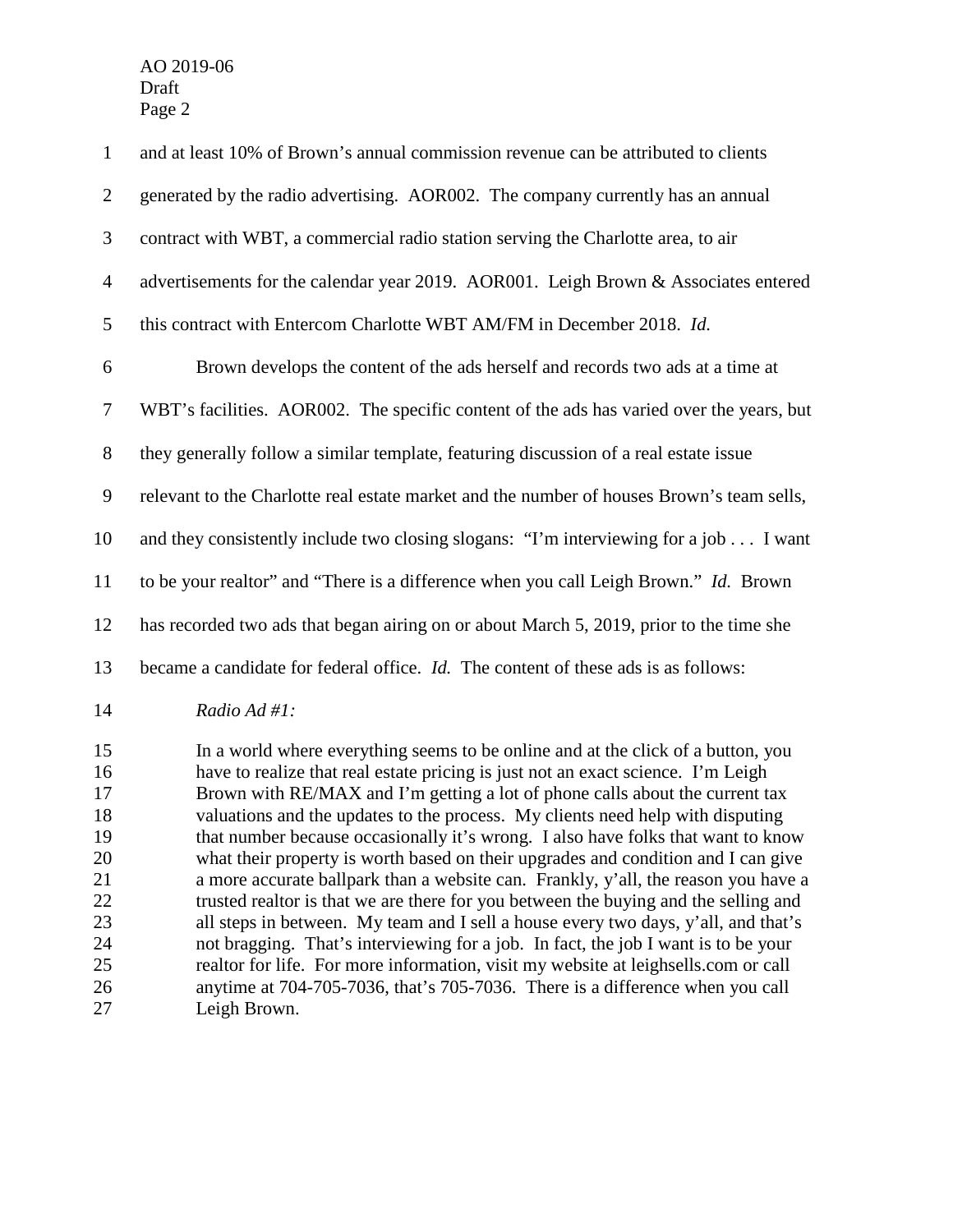*Radio Ad #2:*

 I believe it's a natural human reflex to see a realtor and as, "Hey, how's the market?" I'm Leigh Brown with RE/MAX and I can tell y'all that is the number one question I'm being asked right now by folks considering buying or selling real estate in the Charlotte market. Sellers should know that while prices are still creeping upward, so are days on market. That's reducing the number of multiple offer situations although frankly it all depends on what zip code you're in and your price point. Now, let's look at those factors differently and realize it creates a favorable situation for buyers. Add great interest rates to the normalization of the market and you probably should consider calling me for an evaluation on buying and selling. You can always get information on my website at leighsells.com and find out why my team and I are selling a house every two days. I'm not bragging about that statistic, y'all, I'm interviewing for a job. I want to be your realtor. Call me anytime at 704-705-7036, that's 705-7036. There is a difference when you call Leigh Brown.

## AOR002-03.

| 17       | These two ads are consistent with Leigh Brown & Associates' previous                                                                                                |
|----------|---------------------------------------------------------------------------------------------------------------------------------------------------------------------|
| 18       | advertising in content, timing, geographic distribution, and frequency. <sup>1</sup> AOR003,                                                                        |
| 19       | AOR006. Brown acknowledges that if these advertisements are aired within 30 days of                                                                                 |
| 20       | the May 14, 2019 special election, they will satisfy the basic statutory definition of                                                                              |
| 21       | 'electioneering communication.' AOR002.                                                                                                                             |
| 22       | Brown also proposes alternate versions of both ads, to replace the ads described                                                                                    |
| 23       | above if the Commission concludes that the above ads are not exempt from the definition                                                                             |
| 24       | of "electioneering communication." The alternate versions are as follows:                                                                                           |
| 25       | Radio Ad #1 - Alternate Script:                                                                                                                                     |
| 26<br>27 | In a world where everything seems to be online and at the click of a button, you<br>have to realize that real estate pricing is just not an exact science. Fm We're |
| 28       | Leigh Brown $&$ Associates with RE/MAX and $F2$ m we're getting a lot of phone                                                                                      |

<span id="page-3-0"></span>29 calls about the current tax valuations and the updates to the process. My Our

<sup>&</sup>lt;sup>1</sup> Brown has included with her request recordings of Radio Ads  $#1$  and  $#2$ , as well as examples of additional ads used in the past few years. Links to these recordings can be found on the final page of the request, available on the Commission's website at https://www.fec.gov/data/legal/advisory-opinions/2019- 06/.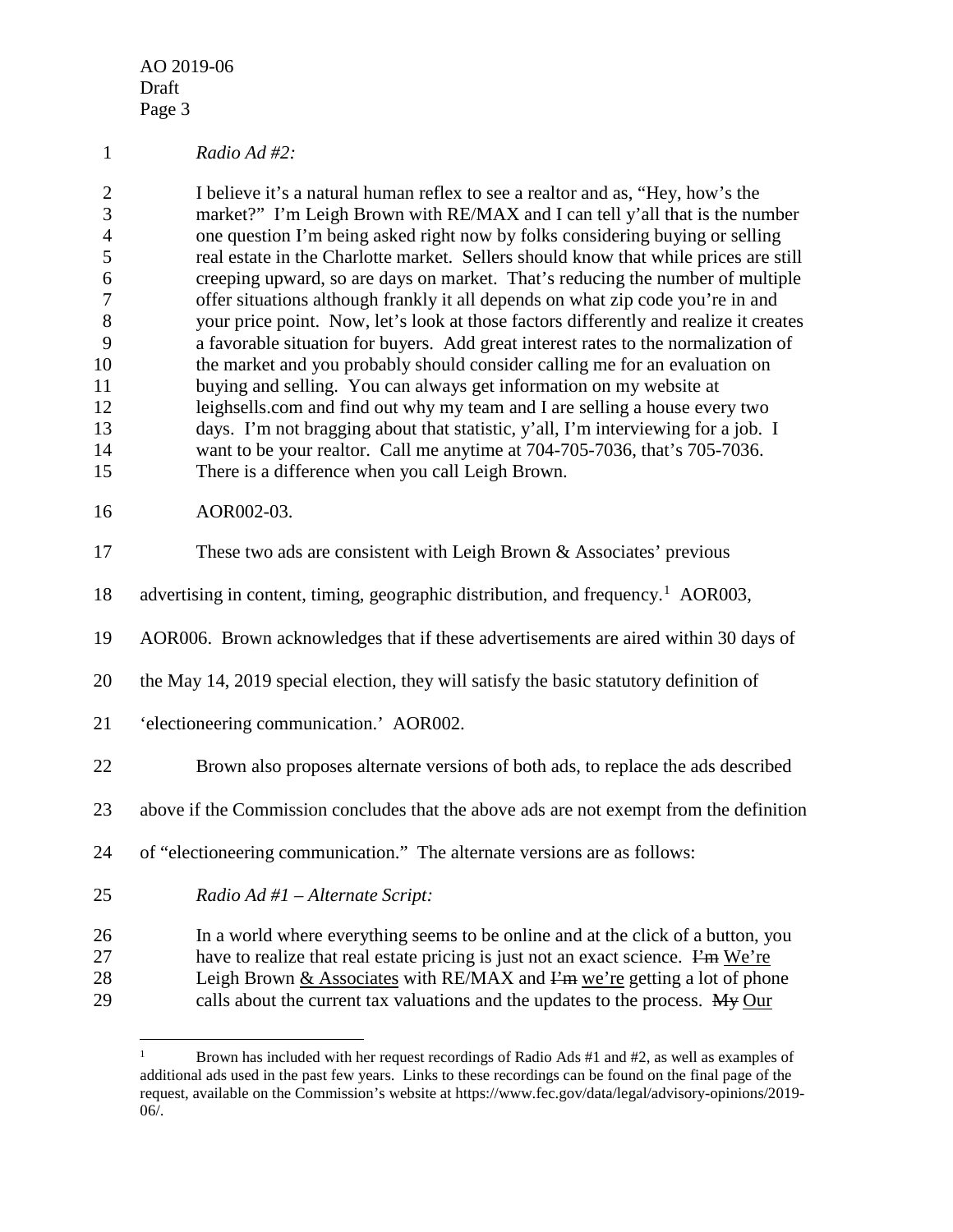1 clients need help with disputing that number because occasionally it's<br>2 wrong. I We also have folks that want to know what their property is v wrong. I We also have folks that want to know what their property is worth based on their upgrades and condition and I we can give a more accurate ballpark than a 4 website can. Frankly, y'all, the reason you have a trusted realtor is that I am we are there for you between the buying and the selling and all steps in between. My Our team sells a house every two days, y'all, and that's not bragging. That's interviewing for a job. In fact, the job I we want is to be your 8 realtor for life. For more information, visit  $m_{\rm V}$  our website at leighsells.com or call anytime at 704-705-7036, that's 705-7036. There is a difference when you 10 call Leigh Brown & Associates.

*Radio Ad #2 – Alternate Script:*

 I believe it's a natural human reflex to see a realtor and ask, "Hey, how's the 13 market?" I'm We're Leigh Brown & Associates with RE/MAX and I can tell 14 y'all that is the number one question  $\vec{F}$  we're being asked right now by folks considering buying or selling real estate in the Charlotte market. Sellers should know that while prices are still creeping upward, so are days on market. That's reducing the number of multiple offer situations although frankly it all depends on what zip code you're in and your price point. Now, let's look at those factors differently and realize it creates a favorable situation for buyers. Add great interest rates to the normalization of the market and you probably should consider 21 calling me us for an evaluation on buying and selling. You can always get 22 information on  $\frac{m}{v}$  our website at leighsells.com and find out why  $\frac{m}{v}$  our team 23 sells a house every two days.  $\vec{F}$  We're not bragging about that statistic, 24 y'all,  $\lim_{x \to a}$  we're interviewing for a job. I We want to be your realtor. Call me us anytime at 704-705-7036, that's 705-7036. There is a difference when you call Leigh Brown & Associates.

AOR008-09.

Brown's campaign committee has engaged a political media vendor for campaign

- advertising and media strategy, and this vendor has played no role in the creation or
- airing of the above radio ads for Leigh Brown & Associates. AOR003.
- *Questions Presented*
- *1. Are Radio Ads #1 and #2 exempt from the definition of "electioneering*
- <span id="page-4-0"></span>*communication" when aired during the upcoming pre-primary period?[2](#page-4-0)*

<sup>&</sup>lt;sup>2</sup> The Commission has combined the first two of the requestor's questions because they rely on identical analysis.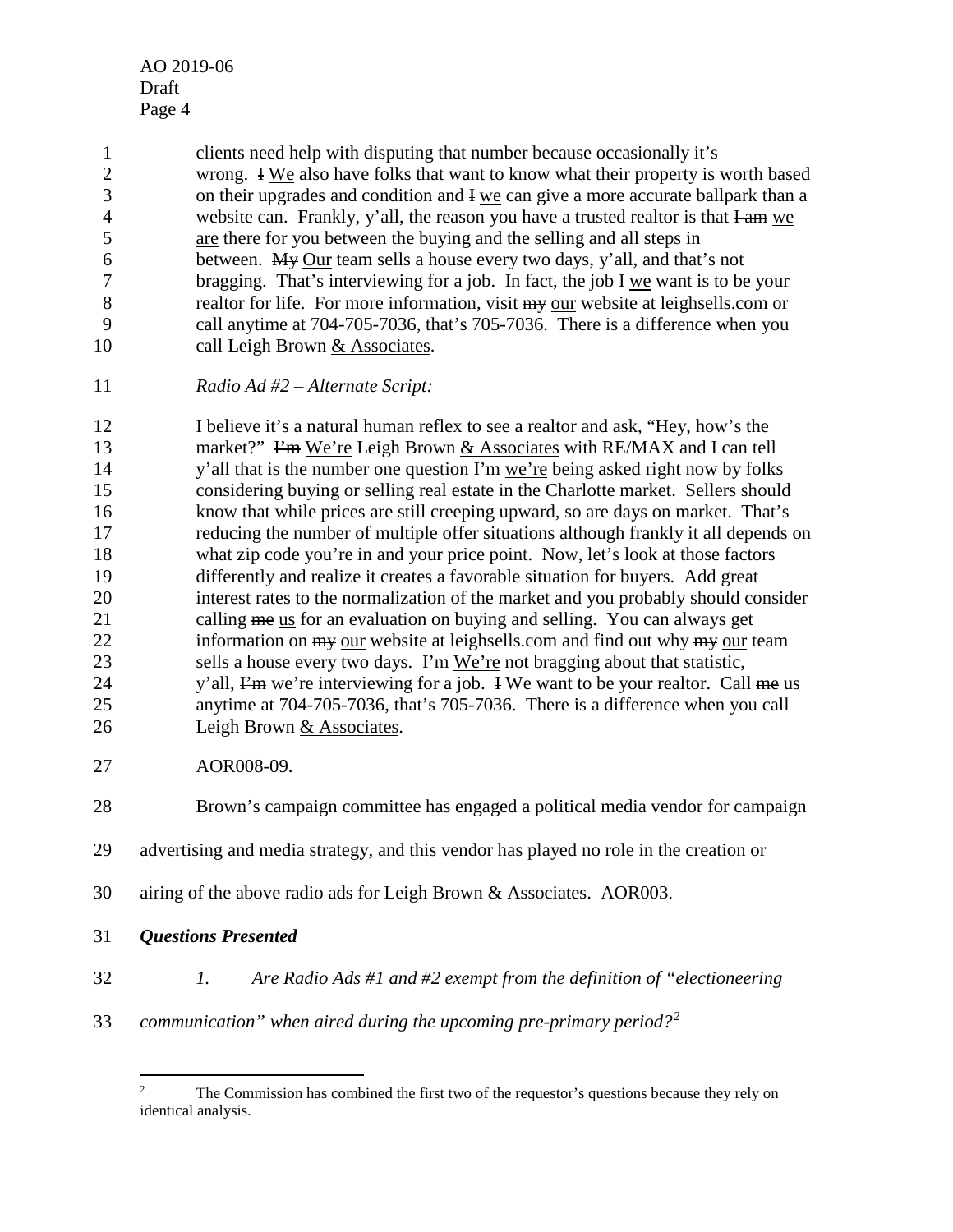| $\mathbf{1}$   | Would the references to "Leigh Brown & Associates" in the alternate<br>2.                    |
|----------------|----------------------------------------------------------------------------------------------|
| $\overline{2}$ | scripts of Radio Ads #1 and #2 be construed as the name of a business rather than the        |
| 3              | name of a candidate such that the advertisements do not refer to a clearly identified        |
| $\overline{4}$ | candidate and thus are not "electioneering communications"?                                  |
| 5              | 3.<br>Does the presence of Ms. Brown's voice alone in the alternate versions of              |
| 6              | Radio Ads #1 and #2 constitute a reference to a clearly identified candidate?                |
| 7              | <b>Legal Analysis and Conclusions</b>                                                        |
| $8\,$          | Are Radio Ads #1 and #2 exempt from the definition of "electioneering"<br>1.                 |
| $\mathbf{9}$   | communication when aired during the upcoming pre-primary period?                             |
| 10             | No, the existing versions of Radio Ads $#1$ and $#2$ are not exempt from the                 |
| 11             | definition of "electioneering communication."                                                |
| 12             | The Act and Commission regulations define "electioneering communication" as                  |
| 13             | any broadcast, cable, or satellite communication that (1) refers to a clearly identified     |
| 14             | federal candidate; (2) is publicly distributed within 30 days before a primary election or a |
| 15             | convention or caucus of a political party or 60 days before a general election; and (3) is   |
| 16             | targeted to the relevant electorate. 52 U.S.C. § 30104(f)(3)(A)(i); 11 C.F.R. § 100.29(a).   |
| 17             | In the case of a candidate for the House of Representatives, "targeted to the relevant       |
| 18             | electorate" means that the communication can be received by 50,000 or more persons in        |
| 19             | the district the candidate seeks to represent. 11 C.F.R. § 100.29(b)(5)(i). For purposes of  |
| 20             | the electioneering communication definition, "'[r]efers to a clearly identified candidate'   |
| 21             | means that the candidate's name, nickname, photograph, or drawing appears, or the            |
| 22             | identity of the candidate is otherwise apparent through an unambiguous reference such as     |
| 23             | 'the President,' 'your Congressman,' or 'the incumbent,' or through an unambiguous           |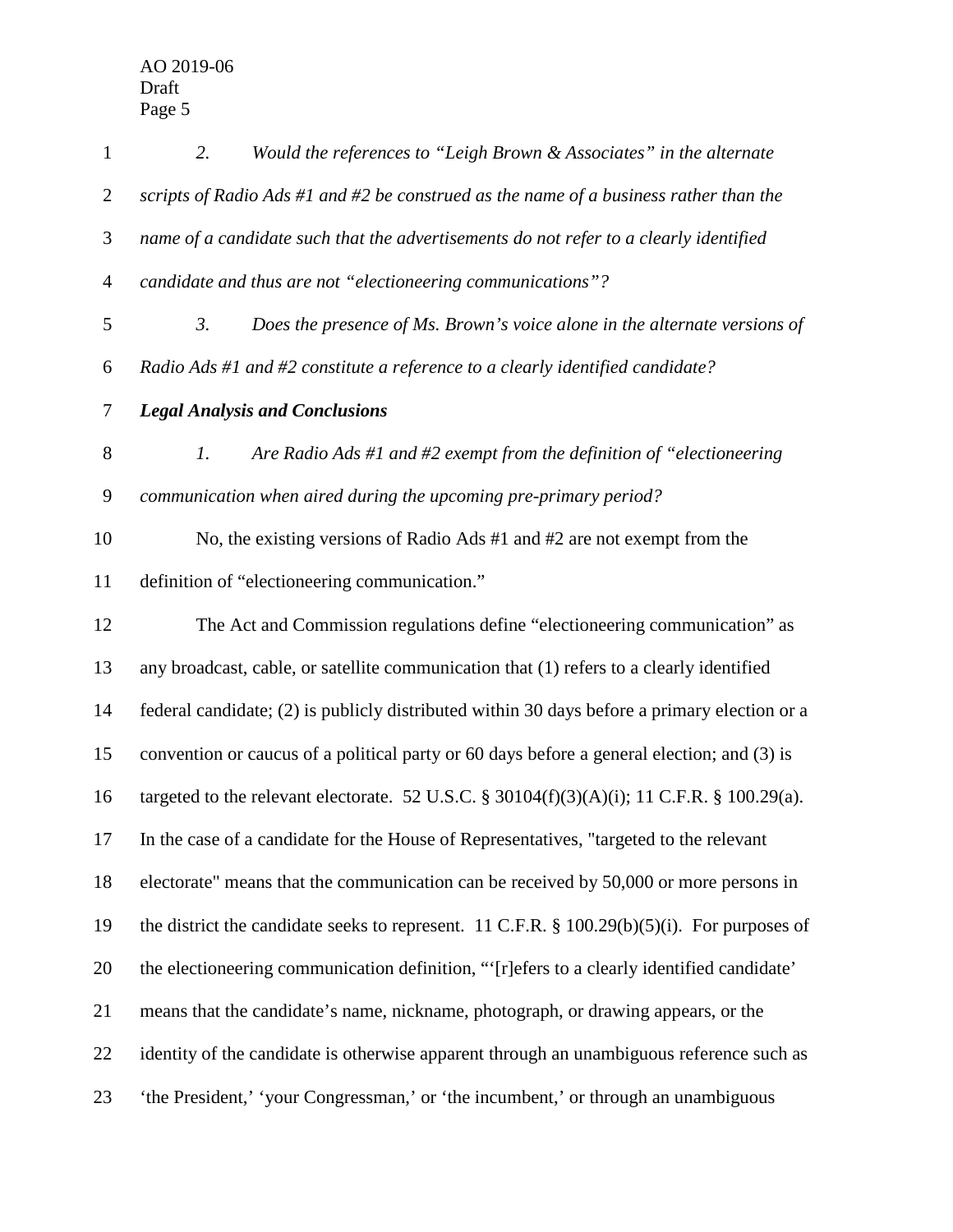reference to his or her status as a candidate such as 'the Democratic presidential nominee' or 'the Republican candidate for Senate in the State of Georgia.'" 11 C.F.R. § 100.29(b)(2). *See also* 52 U.S.C. § 30101(18); 11 C.F.R. § 100.17. Brown acknowledges, and the Commission agrees, that during the 30-day period before the primary election, "these advertisements will satisfy the basic statutory definition of 'electioneering communication.'" Brown's question, therefore, is whether the existing ads fall within an exemption from the definition of "electioneering communications." Congress authorized the Commission to exempt, through regulation, certain communications from the definition of "electioneering communications," but limited that authority, providing that "a communication may not be exempted if it meets the requirements of this section and is described in section 30101(20)(A)(iii) of this title." 52 U.S.C. § 30104(f)(3)(B). The referenced section includes any communication that "refers to a clearly identified candidate for [f]ederal office . . . and that promotes or supports a candidate for that office, or attacks or opposes a candidate for that office . . . ." 52 U.S.C. § 30101(20)(A)(iii). *See also* Electioneering Communications, 67 Fed. Reg. 65,190, 65,196 (Oct. 23, 2002). Representative Shays, a sponsor of the legislation that introduced the definition of "electioneering communications," explained that the Commission's "limited discretion" to exempt some communications was based on the fact that "it is possible that there could be some communications that will fall within this [electioneering communication] definition even though they are plainly and unquestionably not related to the election," and that the Commission could "issue regulations to exempt such communications from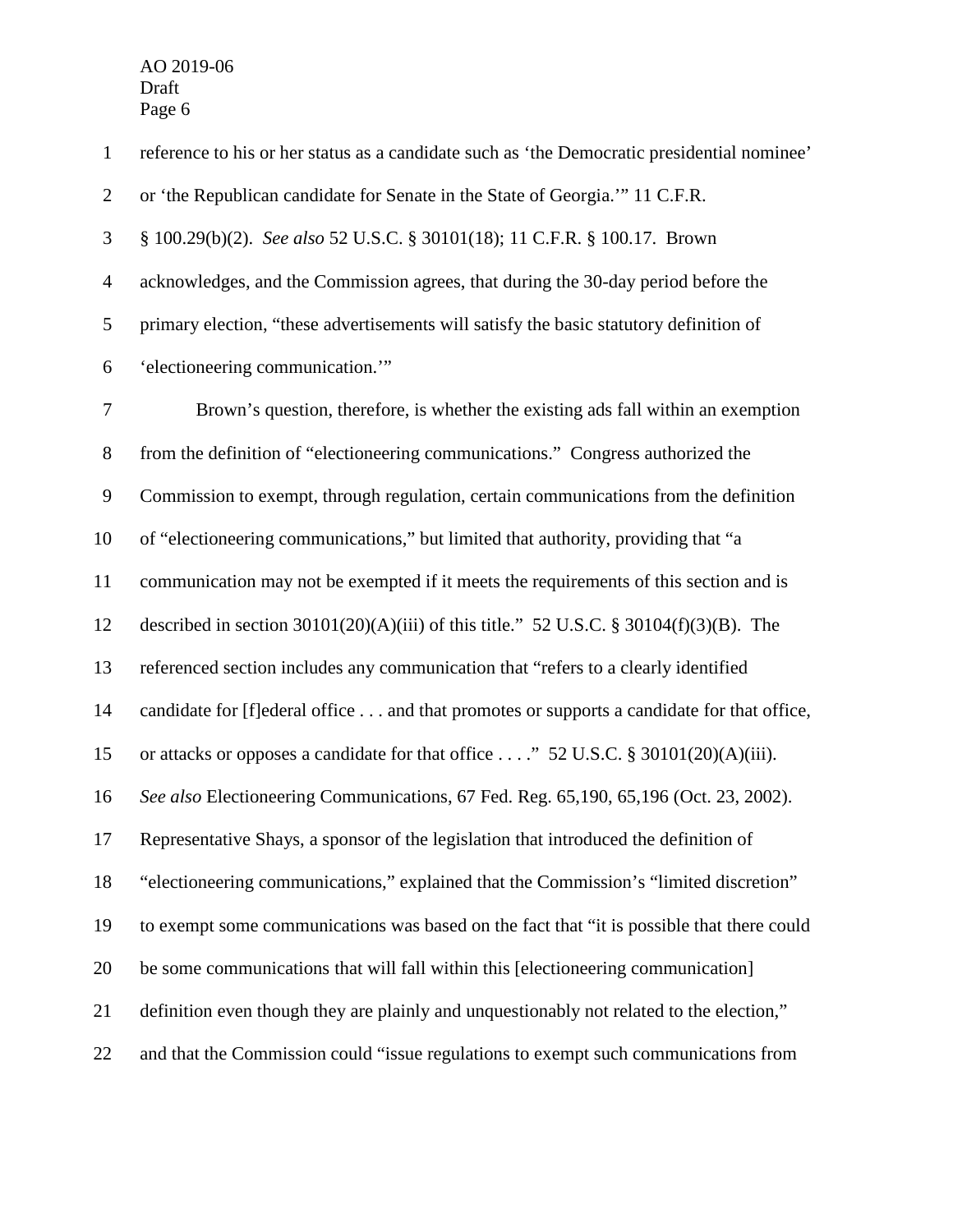| $\mathbf{1}$   | the definition of 'electioneering communications' because they are wholly unrelated to an    |
|----------------|----------------------------------------------------------------------------------------------|
| $\overline{2}$ | election." 148 Cong. Rec. H410-411 (Feb. 13, 2002) (statement of Rep. Shays).                |
| 3              | Rep. Shays also stated that Congress "expect[ed] the Commission to use its                   |
| $\overline{4}$ | Advisory Opinion process to address these situations both before and after the issuance of   |
| 5              | regulations." Id. at 411; see also 148 Cong. Rec. E178-03 (Feb. 13, 2002) (statement of      |
| 6              | Rep. Meehan). The Commission considered the extent of its authority to grant                 |
| $\tau$         | exemptions in Advisory Opinion Request 2012-20 (Mullin), and although it did not issue       |
| $8\,$          | an advisory opinion as to whether an exemption was appropriate in that particular            |
| $\mathbf{9}$   | circumstance, a majority of Commissioners did indicate their agreement that the              |
| 10             | Commission was authorized to grant exemptions through advisory opinions, in addition         |
| 11             | to blanket exemptions within its regulations. See Advisory Opinion Request 2012-20           |
| 12             | (Mullin), Draft B (citing legislative history for the Commission's authority to exempt       |
| 13             | communications from the definition of "electioneering communication through the              |
| 14             | advisory opinion process, and approved by Commissioners Hunter and McGahn II); Draft         |
| 15             | C (same, approved by Commissioners Bauerly, Walther, and Weintraub). See also                |
| 16             | Advisory Opinion 2012-20 (Mullin), Statement of Vice Chair Ellen L. Weintraub and            |
| 17             | Commissioner Cynthia L. Bauerly (May 31, 2012).                                              |
| 18             | When the Commission adopted its regulations on electioneering communications,                |
| 19             | it considered but declined to create a blanket exemption for situations where a federal      |
| 20             | candidate shares a name with a business entity or where the candidate is referred to in the  |
| 21             | context of promoting a business, because "it is likely that, if run during the period before |
| 22             | an election, such communications could well be considered to promote or support the          |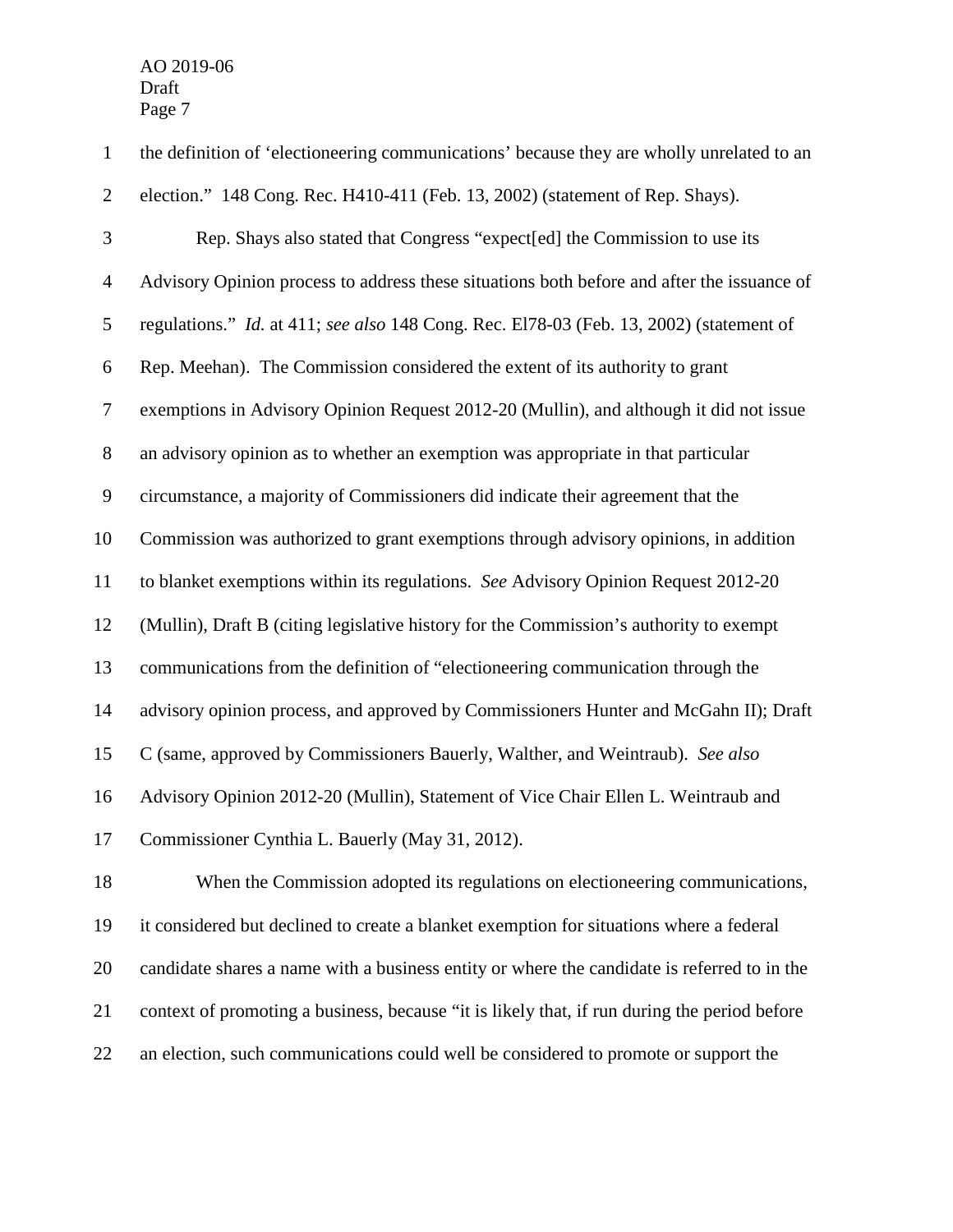clearly identified candidate, even if they also serve a business purpose unrelated to the

election." Electioneering Communications, 67 Fed. Reg. at 65,202.

 Here, Brown asks that the existing versions of Radio Ads #1 and #2 be exempt from the definition of "electioneering communication" based on the fact that they are business communications consistent with the company's previous ads, and that they do not refer to Brown in her capacity as a candidate or promote or support her candidacy. As explained above, the Commission previously considered, but declined, to grant an exemption for such business communications through regulation. *See* Electioneering Communications, 67 Fed. Reg. at 65,202.

 The Commission also declines to grant an exemption under the circumstances presented in this advisory opinion request. The standard for the Commission to grant an exemption is high: exemptions were intended to be available for communications that "are plainly and unquestionably not related to the election" or "wholly unrelated to an election." 148 Cong. Rec. H410-411 (Feb. 13, 2002) (statement of Rep. Shays). Here, the Commission cannot say that the existing ads are "plainly and unquestionably not related to the election," meeting the high standard articulated by Rep. Shays. The ads clearly identify Brown personally by name; Brown's statement in her own voice that "I'm Leigh Brown" is an unambiguous reference to a clearly identified candidate. The existing ads also are recorded by the candidate herself and they promote a business that is closely identified with the candidate as an individual, through its name, its advertising history, and the nature of the real estate business and the personal relationships between real estate agents and their clients. The existing ads serve a business purpose unrelated to the election, but inasmuch as Brown's business is closely identified with her personally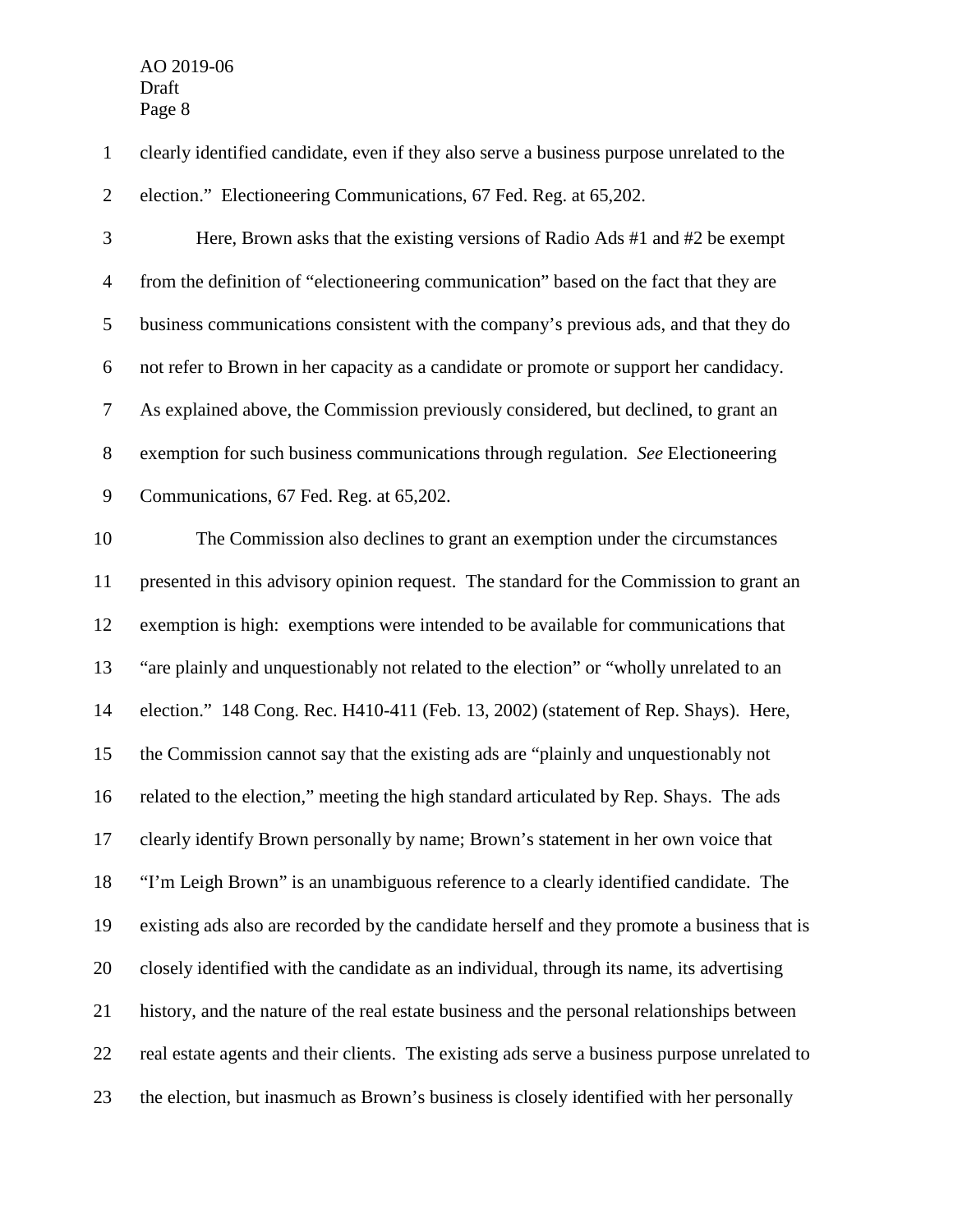and the ads emphasize that she is "interviewing for a job," the ads also burnish the

2 reputation of a person who is a federal candidate.<sup>[3](#page-9-0)</sup>

 Accordingly, because Radio Ads #1 and #2 are not plainly and unquestionably unrelated to an election, the Commission concludes that the ads are not exempt from the definition of "electioneering communication."

 *2. Would the references to "Leigh Brown & Associates" in the alternate scripts of Radio Ads #1 and #2 be construed as the name of a business rather than the name of a candidate such that the advertisements do not refer to a clearly identified candidate and thus are not "electioneering communications"? 3. Does Ms. Brown's voice alone constitute a reference to a clearly identified* 

*candidate?*

 Under the circumstances described in the request, the Commission is unable to conclude that Brown's voice *alone* constitutes a reference to a clearly identified candidate. However, considered in their overall context, which includes references to the name of the business "Leigh Brown & Associates" and do not specifically identify the speaker, the alternate versions of the ads would not reference a clearly identified candidate and, therefore, would not be electioneering communications. For purposes of the electioneering communication definition, "'[r]efers to a

<span id="page-9-0"></span>clearly identified candidate' means that the candidate's name, nickname, photograph, or

 *Cf.* Advisory Opinion 2009-26 (Coulson) (concluding legislative updates distributed by federal candidate who was also a state officeholder did not promote, support, attack, or oppose candidate for purposes of determining whether the candidate was required to use hard money for the costs of producing and distributing them, but no analysis of whether legislative updates were "plainly and unquestionably unrelated" to an election).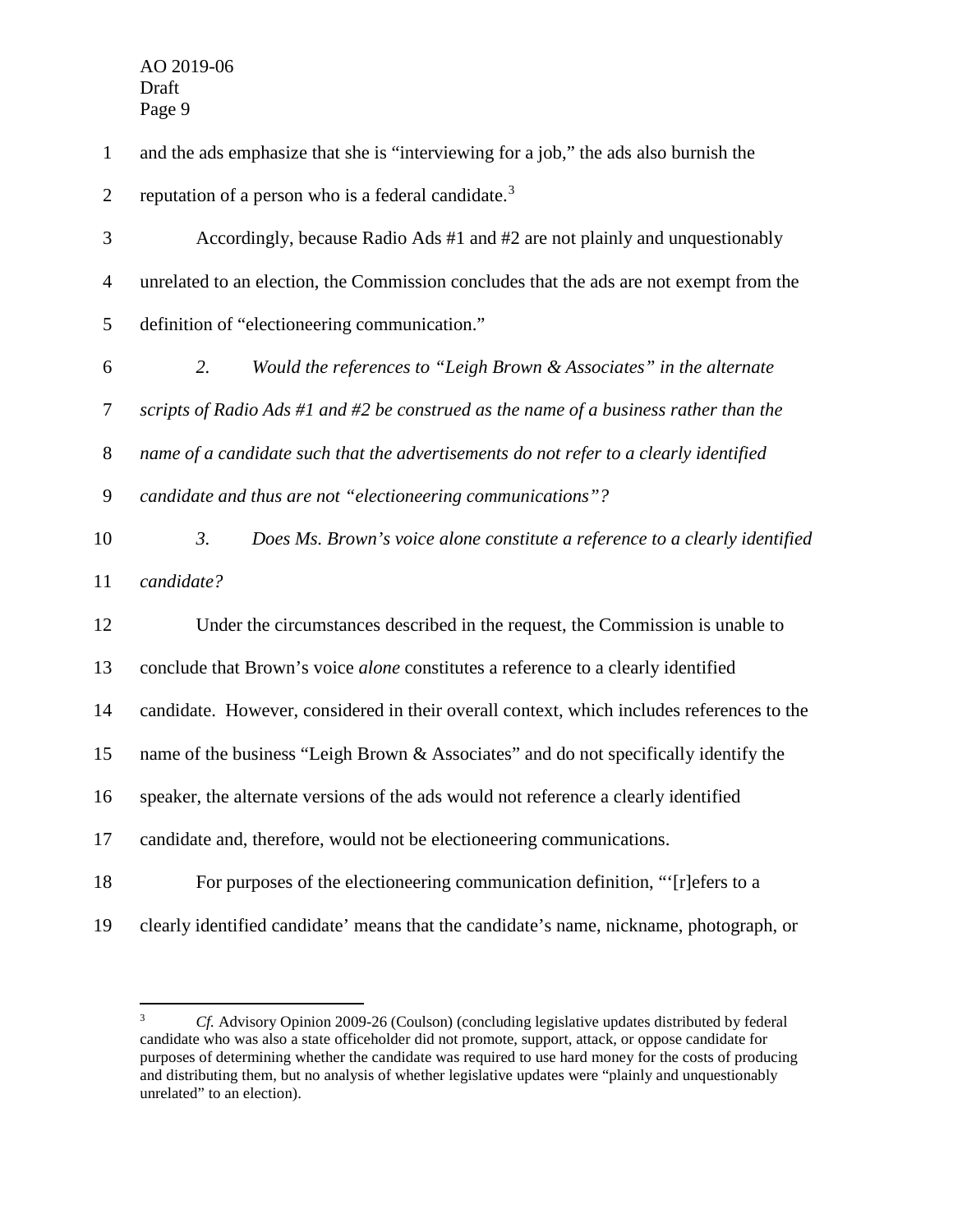drawing appears, or the identity of the candidate is otherwise apparent through an 2 unambiguous reference such as 'the President,' 'your Congressman,' or 'the incumbent,' or through an unambiguous reference to his or her status as a candidate such as 'the Democratic presidential nominee' or 'the Republican candidate for Senate in the State of Georgia.'" 11 C.F.R. § 100.29(b)(2). *See also* 52 U.S.C. § 30101(18); 11 C.F.R. § 100.17.

 As the court noted in *Hispanic Leadership Fund, Inc. v. FEC*, when a speaker is not otherwise identified, whether the voice alone is sufficient to constitute a reference to a clearly identified candidate turns on whether the audience actually recognizes the voice. 897 F. Supp. 2d 407, 429-30 (E.D. Va. 2012) (finding that whether an ad contained an unambiguous reference to President Obama when it included an audio clip of him speaking an eight-word sentence but identified only as "the government" depended "entirely on whether the viewer actually recognizes the voice of the person speaking," and that no evidence had been offered to show that an average listener would recognize President Obama's voice solely from the clip).

 Here, Brown has been advertising her business to radio audiences in the Charlotte area for many years. These ads have all included Brown's voice and have clearly identified her as the speaker, and as a result her voice may well be familiar to some listeners. However, in the context of the alternate ads presented in the request, which do not specifically identify Leigh Brown as the speaker of the ads, there is no evidence that the presence of Brown's voice is sufficiently recognizable to constitute an unambiguous reference to her. The alternate ads do contain the name "Leigh Brown & Associates," which may help listeners connect the voice with the name of the speaker if the voice is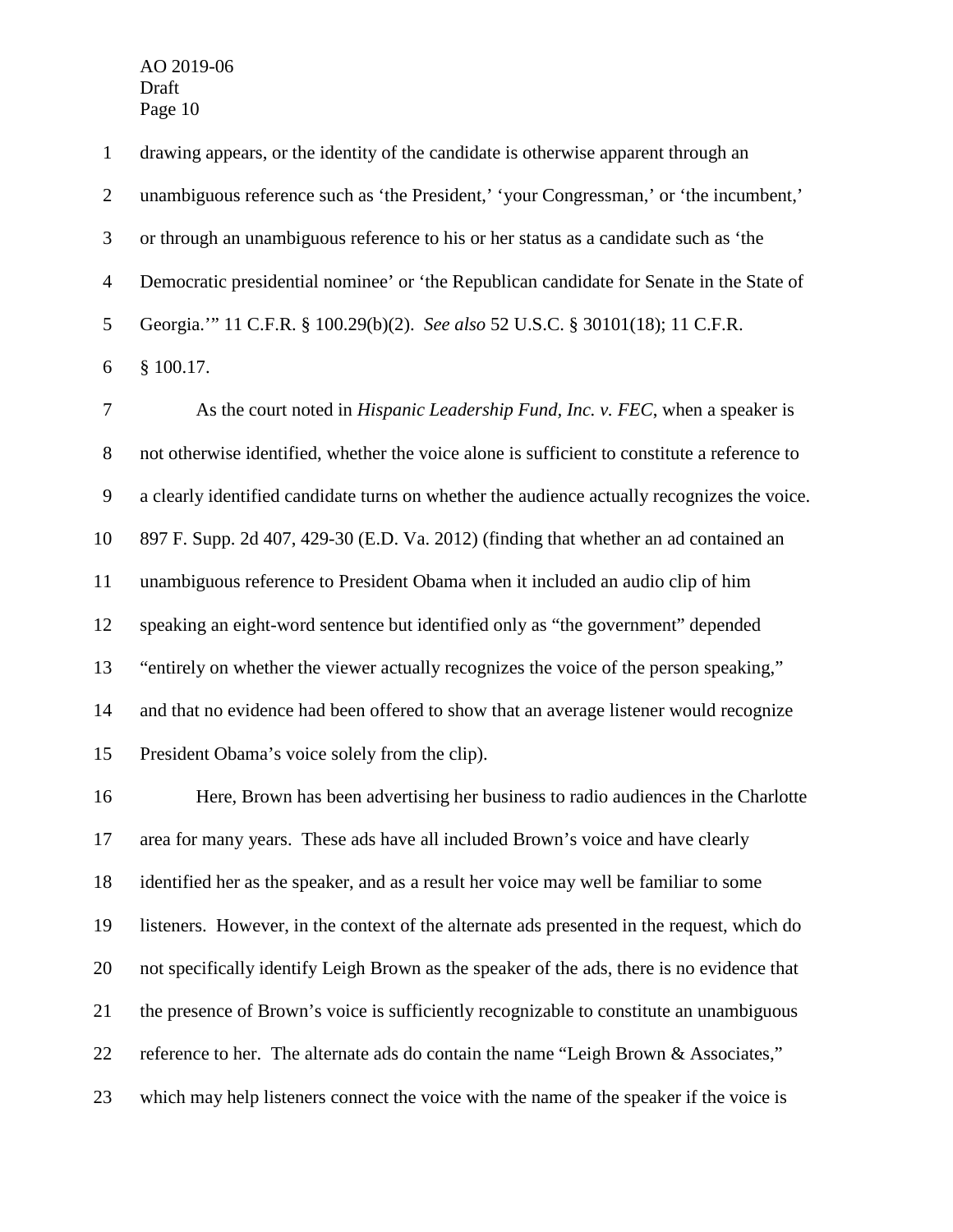familiar to them from previous ads, but the Commission has insufficient information to conclude that listeners would be familiar with the voice itself or that the average listener would make that connection between the voice and the identity of the speaker. However, as the court noted in *Hispanic Leadership Fund*, whether "the identity of the candidate is apparent by unambiguous reference" must be determined by looking "both to the context of the reference as well as to the meaning of the reference itself." 897 F. Supp. 2d at 427. Therefore, in determining whether the alternate ads would be electioneering communications, the Commission considers the entire context of the ads, including the language used, not only the voice of the speaker. The Commission previously considered an instance in which a company's name contained the name of a federal candidate, in Advisory Opinion 2004-31 (Darrow). There, a U.S. Senate candidate, Russ Darrow, Jr., had founded a group of car dealerships, each of which bore his name as part of the name of the dealership (*e.g.*, Russ Darrow West Bend, Russ Darrow Appleton Chrysler). Advisory Opinion 2001-31 (Darrow) at 1. The company had worked to develop "Russ Darrow" as a brand name for its dealerships for a decade. *Id.* At the time of the advisory opinion, the candidate's son, Russ Darrow III, was primarily responsible for all day-to-day operations, plans, and advertising decisions of the business, and had been the public face of the company in all advertising for over 10 years. *Id.* at 1-2. The Commission concluded that in those circumstances, references to "Russ Darrow" in the company's advertising would not be a reference to a clearly identified candidate, because they referred to the car dealerships or Russ Darrow III, and not to the candidate Russ Darrow, Jr. The Commission's conclusion was based on the ambiguity inherent in the facts of that particular case, where both the candidate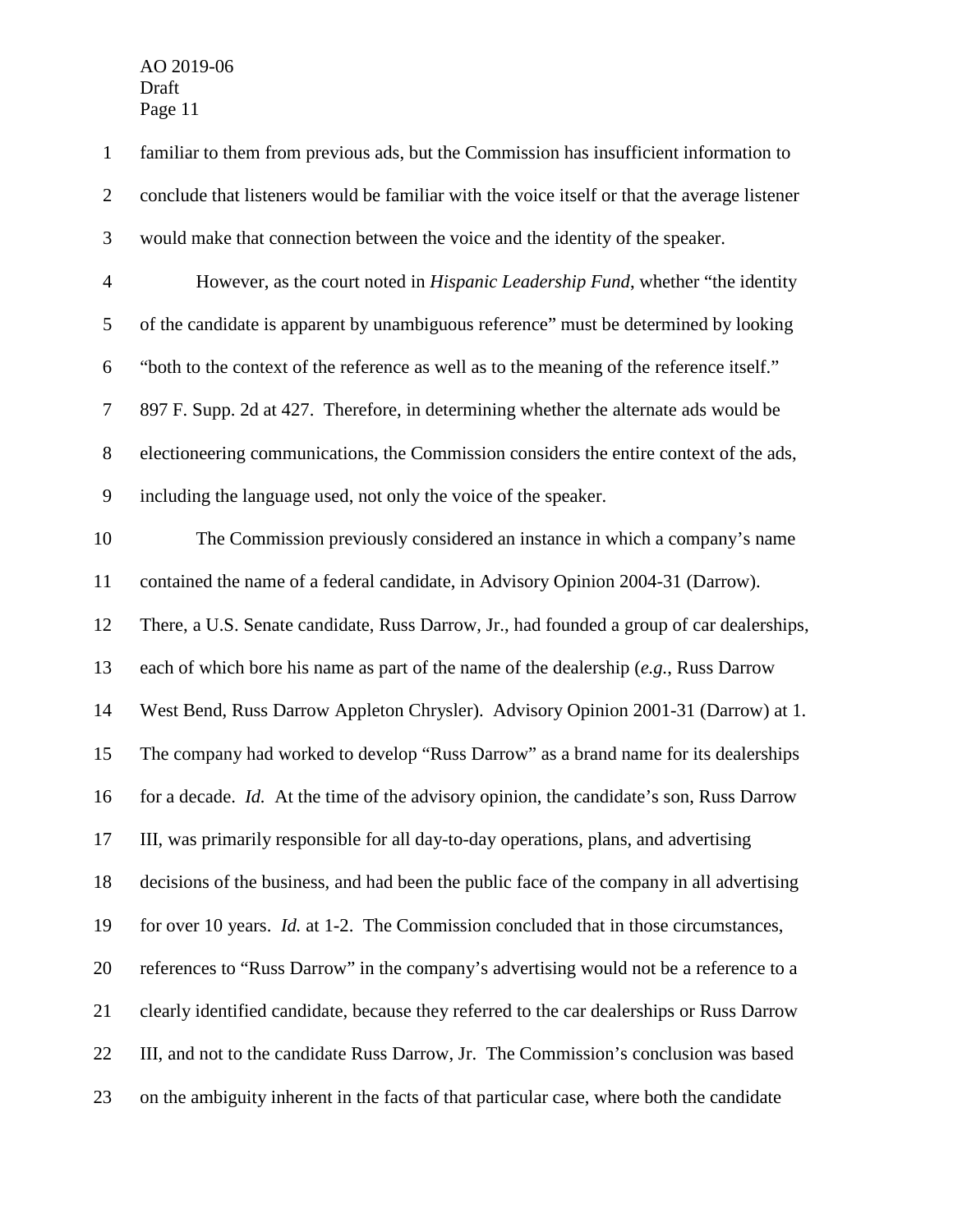and his son shared the same name but only the candidate's son appeared in the ads, and most of the references to "Russ Darrow" also included the full name of a particular dealership, such as "Russ Darrow Toyota" or "Russ Darrow Kia." *See id.* at 3. Here, although not all of the same facts are present, there are sufficient overlapping facts to support a similar conclusion: that the alternate ads refer to a business entity, Leigh Brown & Associates, and not to Leigh Brown herself. Although Brown plans to voice the alternate versions of the ads herself, and no contention is made that there is another individual involved named Leigh Brown to whom the alternate ads might refer, the alternate ads would refer to the full name of the business, similar to the references to "Russ Darrow Toyota" and other dealership names used by Darrow's business. In fact, Brown's proposed alternate ads refer to the name of a business less ambiguously than some of the Darrow ads did, because a few of the Darrow ads included references to "Russ Darrow" rather than the full name of a business. *See* Advisory Opinion 2004-31 (Darrow) at 3. Taken together with the references to "we" and "our team" in the alternate ads and the absence of any references to Brown as an individual or identification of her as the speaker, the references to "Leigh Brown & Associates" refer to the business entity and not the candidate. After considering the entire context of the alternate ads, the Commission

 concludes that the alternate ads do not contain references to a clearly identified federal candidate. Accordingly, the alternate ads would not be electioneering communications if aired within 30 days of the May 14 special election.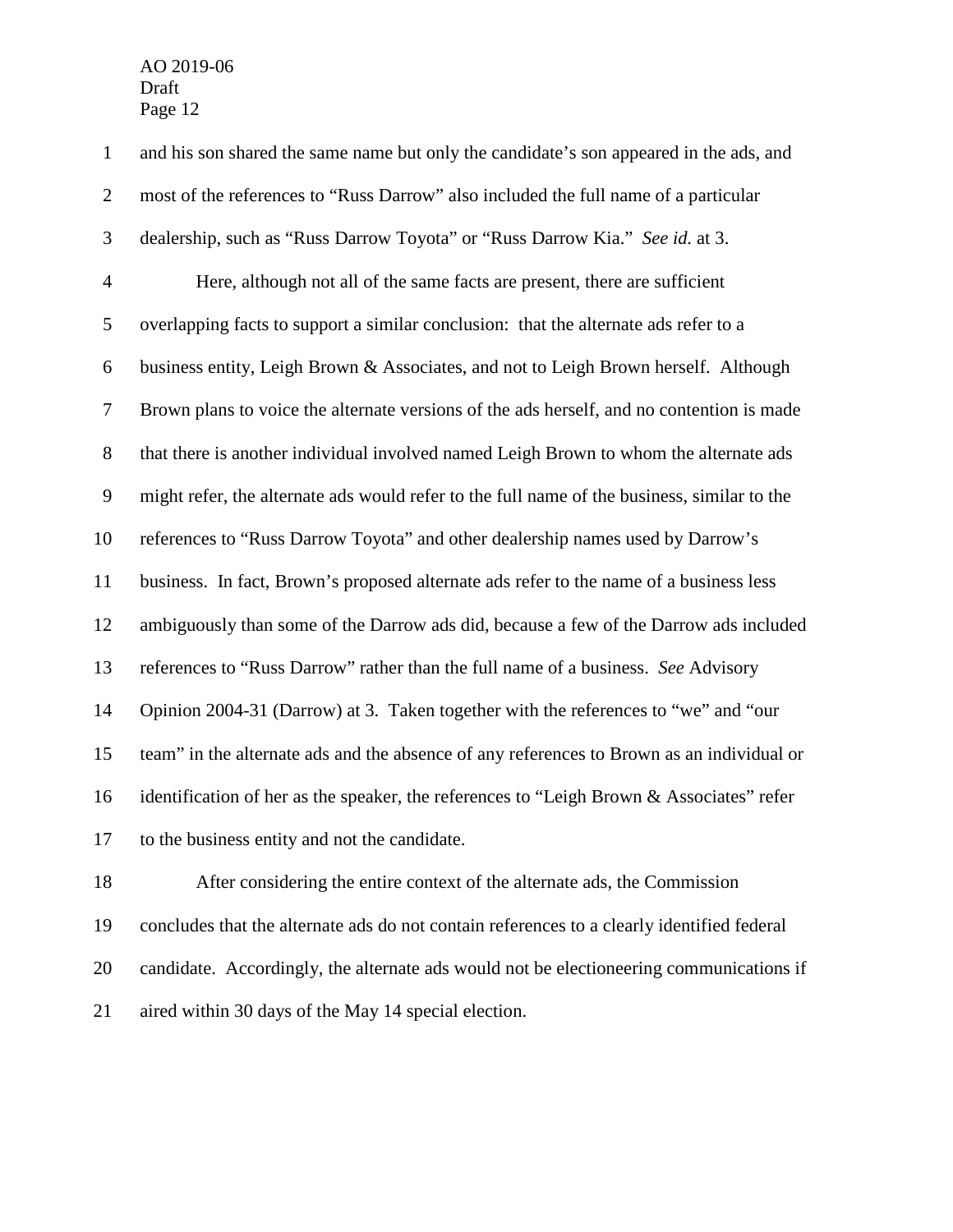## 1 *Conclusion*

2 The Commission concludes that Radio Ads #1 and #2 will be electioneering 3 communications when aired during the upcoming pre-primary period and do not qualify  $\frac{4}{4}$ for an exemption.  $\frac{4}{4}$  The proposed alternate ads would not be electioneering

5 communications.

 This response constitutes an advisory opinion concerning the application of the Act and Commission regulations to the specific transaction or activity set forth in your request. *See* 52 U.S.C. § 30108. The Commission emphasizes that, if there is a change in any of the facts or assumptions presented, and such facts or assumptions are material to a conclusion presented in this advisory opinion, then the requestor may not rely on that conclusion as support for its proposed activity. Any person involved in any specific transaction or activity which is indistinguishable in all its material aspects from the transaction or activity with respect to which this advisory opinion is rendered may rely on this advisory opinion. *See* 52 U.S.C. § 30108(c)(1)(B). Please note that the analysis or conclusions in this advisory opinion may be affected by subsequent developments in the

<span id="page-13-0"></span><sup>&</sup>lt;sup>4</sup> The request asserts that, if the exemption does not apply, Brown will be "unable to advertise for her business during the electioneering communications window." The Commission notes that corporations may make electioneering communications, 11 C.F.R. § 114.10(a), so long as they include the disclaimers required under 11 C.F.R.  $\S$  110.11(a)(4) and report electioneering communications aggregating more than \$10,000 per calendar year as required under 11 C.F.R. § 104.20(b); 11 C.F.R. § 114.10(b)(2). Corporations are prohibited under section 114.10(a) from making communications that are coordinated with a candidate, but business communications such as Radio Ads #1 and #2 generally are exempt from this regulation. *See* 11 C.F.R. § 109.21(i) (excluding from the coordinated communication definition a public communication that identifies a federal candidate only in his or her capacity as the owner or operator of a business that existed prior to the candidacy if (1) the medium, timing, content, and geographic distribution of the communication are consistent with public communications made prior to the candidacy; and (2) the public communication does not promote, support, attack, or oppose that candidate or another candidate for the same office). The request does not ask — and the Commission need not answer, given its conclusion that Brown may advertise for her business using the alternate scripts for Radio Ads #1 and #2 — whether the original versions of Radio Ads #1 and #2 would be deemed coordinated with a candidate under the circumstances presented here.